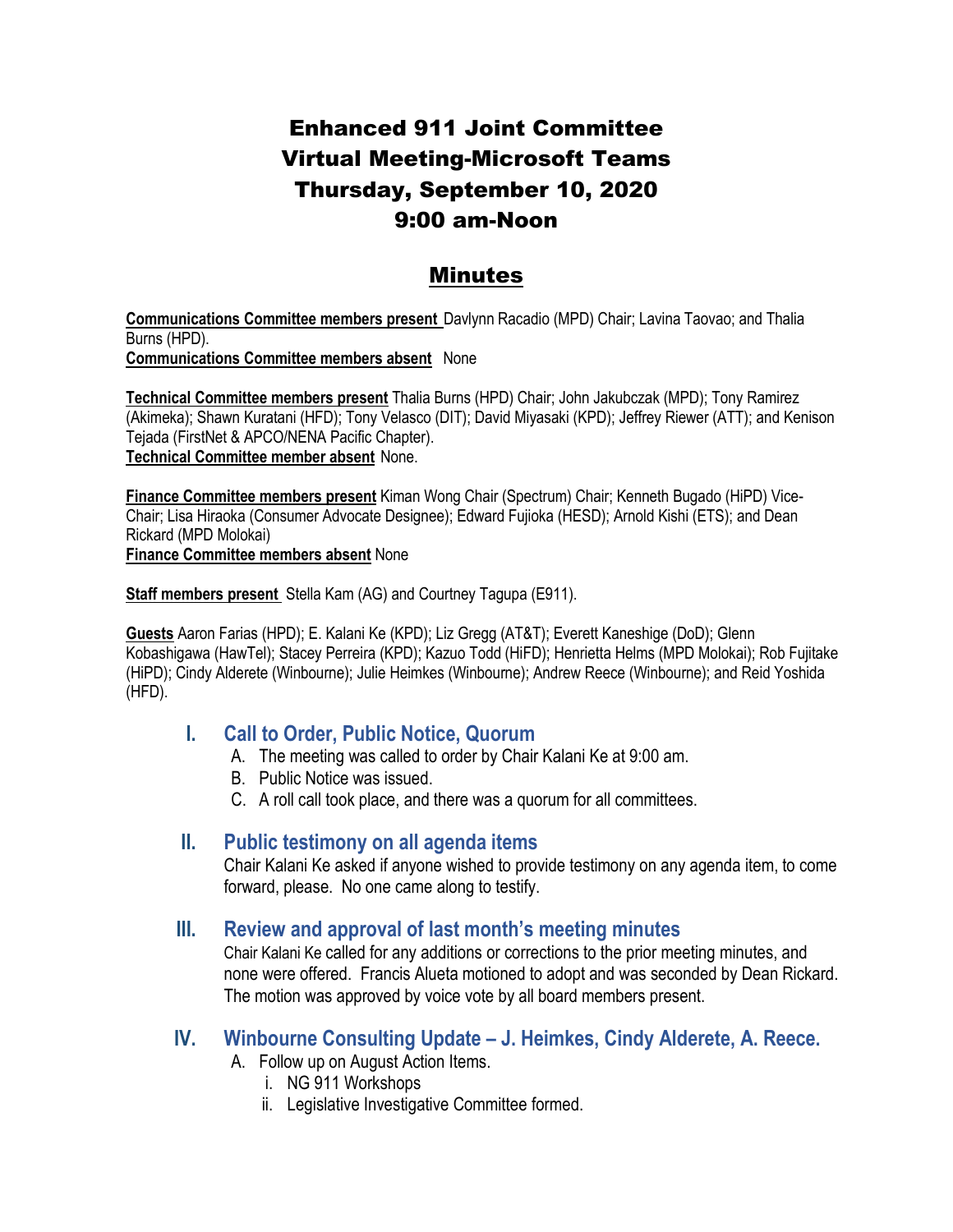- iii. Winbourne has completed its initial assessment of legislation requiring review for the Board.
- B. September 911 Board Meeting Agenda
	- i. Define Akimeka's role in the NG environment as a PSAP agent.
	- ii. September Action Items Next Steps
		- 1. Complete workshops
		- 2. Conduct the first legislative investigative committee meeting.
		- 3. Confirm the Hawaii 911 Board has the statutory authority to negotiate a Master Services Agreement with Akimeka.

# **V. Committee Updates by Committee Chairs**

- A. Communications Committee Davlynn Racadio
	- i. Congratulations to Thalia Burns and HPD for a successful start in their new CAD system.
- B. Technical Committee –Thalia Burns
	- i. Educational Investigative Committee update Jeffrey Riewer
		- 1. Patrick Leddy was not available to join the committee this month.
	- ii. ICTE Investigative Committee Everett Kaneshige
		- 1. T-Mobile Scam calls and related new carrier technology
		- 2. Gather information from carriers and do an information brief-out to the Board.
		- 3. Reform committee to do a follow-up with all carriers regarding scam calls.
		- 4. Stella stated that if the committee changes its role, the committee will need to be reconstituted. Since the committee's role and goals are broad enough, it would not require reconstitution.
		- 5. Everett will put together tasks for both the committee members and the carriers for discussion next month.
- C. Finance Committee Kiman Wong
	- I. The Finance Chair reported on the monthly and year-to-date actuals.

#### . **PSAP Status Updates**

- A. Kauai Stacy Perreira
	- i. We have scheduled interviews for the last three openings for dispatchers. There are now 11 candidates.
	- ii. KPD is still in the renovation process, with 2-3 weeks remaining to completion.
- B. Oahu HPD Aaron Farias.

Launched CAD in the early morning on August 25 at 3 am. There remain some issues with Central Square. We have five new Police Communications officers and five more anticipated on October 6.

- C. Oahu HFD –Reid Yoshida
- HFD is fully staffed and started refresher training for operations personnel.
- D. Oahu EMS Edward Fujioka CAD to CAD project EMS is working together with OSL, HPD, and HPD.
- E. Molokai There is nothing to add for this month.
- F. Maui Davlynn Racadio

Two people returned to dispatch and

another will be working solo in the next three weeks.